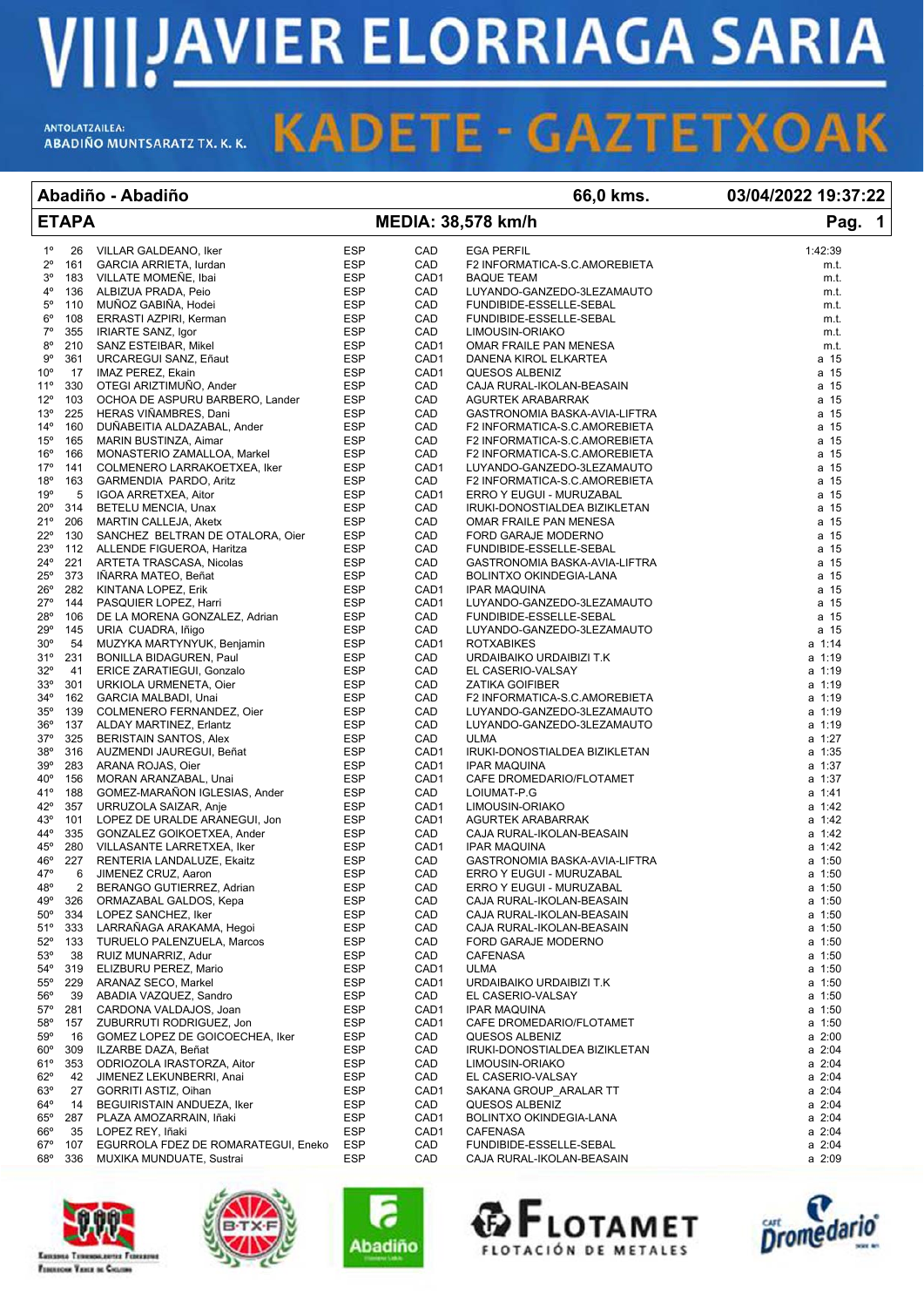# **VIII. AVIER ELORRIAGA SARIA**

### **KADETE - GAZTETXOAK** ANTOLATERA<br>ABADIÑO MUNTSARATZ TX. K. K.

ANTOLATZAILEA:

#### **Abadiño - Abadiño 66,0 kms. 03/04/2022 19:37:22**

|               | <b>ETAPA</b>   |                                                                                                                                                                                                            |            |                  | MEDIA: 38,578 km/h                                                                                                                                                                                                                                              | Pag. 2      |  |
|---------------|----------------|------------------------------------------------------------------------------------------------------------------------------------------------------------------------------------------------------------|------------|------------------|-----------------------------------------------------------------------------------------------------------------------------------------------------------------------------------------------------------------------------------------------------------------|-------------|--|
| $69^\circ$    | 313            | CAPDEQUI JUSTE, Aimar                                                                                                                                                                                      | <b>ESP</b> | CAD <sub>1</sub> | IRUKI-DONOSTIALDEA BIZIKLETAN                                                                                                                                                                                                                                   | $a$ 2:10    |  |
| $70^{\circ}$  |                | 274 ZURIARRAIN ZULOAGA, Xabat                                                                                                                                                                              | <b>ESP</b> | CAD <sub>1</sub> | ANDOAINGO TX. ESKOLA                                                                                                                                                                                                                                            | $a$ 2:10    |  |
| 71°           | 224            | GONZALEZ SOMARRIBA, Markel                                                                                                                                                                                 | ESP        | CAD              | GASTRONOMIA BASKA-AVIA-LIFTRA                                                                                                                                                                                                                                   | $a$ 2:10    |  |
| $72^{\circ}$  | 154            | ARANZABAL DOMINGUEZ, Mikel                                                                                                                                                                                 | ESP        | CAD              | CAFE DROMEDARIO/FLOTAMET                                                                                                                                                                                                                                        | $a \, 2:16$ |  |
| 73°           | 327            | GALPARSORO AUZMENDI, Danel                                                                                                                                                                                 | ESP        | CAD <sub>1</sub> | CAJA RURAL-IKOLAN-BEASAIN                                                                                                                                                                                                                                       | a 2:19      |  |
| 74°           | 171            | EALO EGUSKIZA, Markel                                                                                                                                                                                      | ESP        | CAD              | MURIAS-ARRATIA                                                                                                                                                                                                                                                  | $a$ 2:19    |  |
| 75°           | 23             | LOPEZ BAQUEDANO, Oier                                                                                                                                                                                      | ESP        | CAD <sub>1</sub> | <b>EGA PERFIL</b>                                                                                                                                                                                                                                               | a 2:29      |  |
| 76°           | 331            | LASA LASA, Jon                                                                                                                                                                                             | ESP        | CAD <sub>1</sub> | EGA PERFIL<br>CAUA RURAL-IKOLAN-BEASAIN<br>GRUPO ELEYCO<br>QUESOS ALBENIZ<br>FORD GARAJE MODERNO<br>ZATIKA GOIFIBER<br>AGURTEK ARABARRAK<br>IRUKI-DONOSTIALDEA BIZIKLETAN<br>QUESOS ALBENIZ<br>GASTRONOMIA BASKA-AVIA-LIFTRA<br>QUESOS ALBENIZ<br>ZATIKA GOIFIB | $a \; 2:43$ |  |
| 77°           | 117            | MUNARRIZ UBIS, Xabier Andoni                                                                                                                                                                               | ESP        | CAD              |                                                                                                                                                                                                                                                                 | $a \, 3:23$ |  |
| 78°           | 13             | BEDOYA MORALES, Andoni Yerai                                                                                                                                                                               | ESP        | CAD              |                                                                                                                                                                                                                                                                 | $a \, 3:23$ |  |
| 79°           |                | 122 ALVAREZ ARREGUI, Mikel                                                                                                                                                                                 | ESP        | CAD              |                                                                                                                                                                                                                                                                 | $a \, 3:24$ |  |
| $80^{\circ}$  | 297            | SALABERRIA, Hodei                                                                                                                                                                                          | ESP        | CAD <sub>1</sub> |                                                                                                                                                                                                                                                                 | a 3:31      |  |
| 81°           | 102            | MARTINEZ ANGULO, Iker                                                                                                                                                                                      | <b>ESP</b> | CAD              |                                                                                                                                                                                                                                                                 | a 3:31      |  |
| 82°           | 305            | OTEGI ARRIZUBIETA, Unax                                                                                                                                                                                    | ESP        | CAD <sub>1</sub> |                                                                                                                                                                                                                                                                 | $a \, 3:52$ |  |
| 83°           | 18             | PEREZ BARRENECHEA, Ekaitz                                                                                                                                                                                  | ESP        | CAD <sub>1</sub> |                                                                                                                                                                                                                                                                 | $a$ 4:07    |  |
| 84°           | 223            | FEIJOO ORMAETXE, Aitzol                                                                                                                                                                                    | ESP        | CAD              |                                                                                                                                                                                                                                                                 | $a$ 4:18    |  |
| $85^\circ$    |                | 12 AYERBE SENAR, Ion                                                                                                                                                                                       | ESP        | CAD              |                                                                                                                                                                                                                                                                 | $a$ 4:21    |  |
| $86^{\circ}$  | 302            | BALLINA URKIOLA, Julen                                                                                                                                                                                     | ESP        | CAD              |                                                                                                                                                                                                                                                                 | a 4:21      |  |
| $87^\circ$    | 25             | REMIRO CALABUIG, Samuel                                                                                                                                                                                    | ESP        | CAD              |                                                                                                                                                                                                                                                                 | a 4:21      |  |
| $88^{\circ}$  | 170            | AGIRRE SALABERRIA, Oier                                                                                                                                                                                    | ESP        | CAD <sub>1</sub> | MURIAS-ARRATIA                                                                                                                                                                                                                                                  | a 4:21      |  |
| $89^\circ$    | 341            | BERISTAIN OSTOLAZA, Danel                                                                                                                                                                                  | ESP        | CAD <sub>1</sub> | VIVEROS SAN ANTON-EXCLUSIVAS MARDU                                                                                                                                                                                                                              | a 4:21      |  |
| $90^{\circ}$  | 343            | SAINZ ARRIOLA, Beñat                                                                                                                                                                                       | ESP        | CAD <sub>1</sub> | VIVEROS SAN ANTON-EXCLUSIVAS MARDU                                                                                                                                                                                                                              | a 4:21      |  |
| 91°           | 19             |                                                                                                                                                                                                            | ESP        | CAD              | <b>EGA PERFIL</b>                                                                                                                                                                                                                                               | a 4:21      |  |
| $92^{\circ}$  | 176            |                                                                                                                                                                                                            | <b>ESP</b> | CAD <sub>1</sub> | <b>BAQUE TEAM</b>                                                                                                                                                                                                                                               | a 4:21      |  |
| 93°           | 3              |                                                                                                                                                                                                            | ESP        | CAD              | ERRO Y EUGUI - MURUZABAL                                                                                                                                                                                                                                        | $a$ 4:21    |  |
| $94^{\circ}$  | 168            |                                                                                                                                                                                                            | ESP        | CAD <sub>1</sub> | F2 INFORMATICA-S.C.AMOREBIETA                                                                                                                                                                                                                                   | $a$ 4:21    |  |
| $95^\circ$    | 296            |                                                                                                                                                                                                            | ESP        | CAD <sub>1</sub> | <b>ZATIKA GOIFIBER</b>                                                                                                                                                                                                                                          | a 4:21      |  |
| $96^{\circ}$  | 181            |                                                                                                                                                                                                            | ESP        | CAD <sub>1</sub> | <b>BAQUE TEAM</b>                                                                                                                                                                                                                                               | a 4:21      |  |
| $97^\circ$    | 22             | SAINZ ARRIOLA, Berlat<br>APEZTEGUIA MARTINEZ, Oihan<br>DARTON CEBEIRO, Hugo<br>DOMINGUEZ FUENTES, Matias<br>VILLANUEVA GALLO, Ohian<br>IZAGIRRE, Urko<br>PEREZ SANTAMARIA, Aimar<br>ESPARZA LAPARRA, Julen | ESP        | CAD              | <b>EGA PERFIL</b>                                                                                                                                                                                                                                               | $a$ 4:21    |  |
| 98°           | 344            | EIZAGIRRE MARTIJA, Iker                                                                                                                                                                                    | ESP        | CAD <sub>1</sub> | VIVEROS SAN ANTON-EXCLUSIVAS MARDU                                                                                                                                                                                                                              | $a$ 4:21    |  |
| 99°           | 292            | UNANUE URRESTI, Aratz                                                                                                                                                                                      | <b>ESP</b> | CAD <sub>1</sub> | USIVAS MARDU<br>USIVAS MARDU<br>AL<br>JUSIVAS MARDU<br>JKI KIROL<br>A<br>A<br>AMAUTO<br>,<br>T<br>T<br>T<br>T<br>H<br>AL<br>AL<br>NERVION<br>NERVION<br>NERVION<br>ATRACCIONES SANZ-AITZAKI KIROL                                                               | $a$ 4:21    |  |
| $100^\circ$   | 286            | LABAIEN ARREGI, Ekaitz                                                                                                                                                                                     | ESP        | CAD <sub>1</sub> | BOLINTXO OKINDEGIA-LANA                                                                                                                                                                                                                                         | a 4:21      |  |
| 101°          | 113            | CAMIÑAS HERVIAS, Joritz                                                                                                                                                                                    | ESP        | CAD              | <b>GRUPO ELEYCO</b>                                                                                                                                                                                                                                             | a 4:21      |  |
| 102°          | 202            | <b>GARCIA PLANILLO, Egoitz</b>                                                                                                                                                                             | ESP        | CAD              | OMAR FRAILE PAN MENESA                                                                                                                                                                                                                                          | a 4:21      |  |
| 103°          | 124            | FERNANDEZ ECHEVERRIA, Xabier                                                                                                                                                                               | ESP        | CAD              | FORD GARAJE MODERNO                                                                                                                                                                                                                                             | a 4:21      |  |
| 104°          | 109            | EZKURDIA MARCO, Jon                                                                                                                                                                                        | <b>ESP</b> | CAD              | FUNDIBIDE-ESSELLE-SEBAL                                                                                                                                                                                                                                         | $a$ 4:26    |  |
| 105°          | 275            | MICHELENA TEJEDOR, Oihan                                                                                                                                                                                   | ESP        | CAD              | ANDOAINGO TX. ESKOLA                                                                                                                                                                                                                                            | a 4:28      |  |
| 106°          | 359            | IZAGUIRRE ARTOLAZABAL, Eñaut                                                                                                                                                                               | ESP        | CAD              | LIMOUSIN-ORIAKO                                                                                                                                                                                                                                                 | a 4:32      |  |
| 107°          | 146            | URIARTE LEIZEA, Ekhi                                                                                                                                                                                       | ESP        | CAD              | LUYANDO-GANZEDO-3LEZAMAUTO                                                                                                                                                                                                                                      | a 4:33      |  |
| 108°          | 190            | CHACARTEGUI GOMEZ, Ekaitz                                                                                                                                                                                  | ESP        | CAD              | LOIUMAT-P.G                                                                                                                                                                                                                                                     | a 4:33      |  |
| 109°          | 701            | LARRABURU HERNANDORENA, Unax                                                                                                                                                                               | ESP        | CAD <sub>1</sub> | SALTOKI-OLZA-SAGARDOY                                                                                                                                                                                                                                           | a 6:02      |  |
| $110^{\circ}$ | 29             | OIARBIDE ERDOZIA, Eñaut                                                                                                                                                                                    | <b>ESP</b> | CAD              | SAKANA GROUP_ARALAR TT                                                                                                                                                                                                                                          | a 6:18      |  |
| 111°          | 179            | MARTINEZ CASTAÑOS, Asier                                                                                                                                                                                   | <b>ESP</b> | CAD              | <b>BAQUE TEAM</b>                                                                                                                                                                                                                                               | $a \t6:42$  |  |
| 112°          | 299            | LEIZEAGA LIZARRALDE, Ekain                                                                                                                                                                                 | ESP        | CAD1             | <b>ZATIKA GOIFIBER</b>                                                                                                                                                                                                                                          | $a \, 6:42$ |  |
| 113°          | $\overline{1}$ | AGESTA HERNANDORENA, Markel                                                                                                                                                                                | ESP        | CAD              | ERRO Y EUGUI - MURUZABAL                                                                                                                                                                                                                                        | $a \, 6:42$ |  |
| 114°          | 175            | ABRISKETA AMOREBIETA, Oier                                                                                                                                                                                 | ESP        | CAD              | <b>BAQUE TEAM</b>                                                                                                                                                                                                                                               | $a \t7:16$  |  |
| 115°          | 196            | VARONA SANCHEZ, Andeka                                                                                                                                                                                     | ESP        | CAD <sub>1</sub> | CC VALLE TRAPAGA- AUTONERVION                                                                                                                                                                                                                                   | $a \t7:16$  |  |
| 116°          | 192            | MARTIN MORAN, Saul                                                                                                                                                                                         | <b>ESP</b> | CAD              | CC VALLE TRAPAGA- AUTONERVION                                                                                                                                                                                                                                   | $a \t7:16$  |  |
| 117°          | 307            | LLANOS LAZARO, Hugo                                                                                                                                                                                        | <b>ESP</b> | CAD              | IRUKI-DONOSTIALDEA BIZIKLETAN                                                                                                                                                                                                                                   | a 7:23      |  |
| 118°          | 232            | IRAZABAL PIKATZA, Gorka                                                                                                                                                                                    | ESP        | CAD1             | URDAIBAIKO URDAIBIZI T.K                                                                                                                                                                                                                                        | a 7:49      |  |
| 119°          | 358            | LULOAGA ARIZTIMUÑO, Harri                                                                                                                                                                                  | <b>ESP</b> | CAD              | LIMOUSIN-ORIAKO                                                                                                                                                                                                                                                 | a 7:59      |  |
| $120^\circ$   | 228            | ROBLES DANEL, Gaizka                                                                                                                                                                                       | ESP        | CAD <sub>1</sub> | GASTRONOMIA BASKA-AVIA-LIFTRA                                                                                                                                                                                                                                   | a 8:34      |  |
| 121°          | 127            | LOPEZ DE LARRAINZAR PEREZ, Iraitz                                                                                                                                                                          | ESP        | CAD              | FORD GARAJE MODERNO                                                                                                                                                                                                                                             | a 9:03      |  |
| 122°          | 153            | ARANCETA BILBATUA, Enetz                                                                                                                                                                                   | ESP        | CAD <sub>1</sub> | CAFE DROMEDARIO/FLOTAMET                                                                                                                                                                                                                                        | a 9:05      |  |
| 123°          | 226            | INTXAURBE ONAINDIA, Markel                                                                                                                                                                                 | ESP        | CAD <sub>1</sub> | GASTRONOMIA BASKA-AVIA-LIFTRA                                                                                                                                                                                                                                   | a 9:09      |  |
| 124°          | 15             | GARCIA DURAN, Hegoi                                                                                                                                                                                        | ESP        | CAD <sub>1</sub> | QUESOS ALBENIZ                                                                                                                                                                                                                                                  | a 9:49      |  |
| 125°          | 36             | MERINO CASAJUS, Alvaro                                                                                                                                                                                     | ESP        | CAD <sub>1</sub> | CAFENASA                                                                                                                                                                                                                                                        | a 10:16     |  |
| 126°          | 300            | FERRERO SANCHEZ, Alvaro                                                                                                                                                                                    | ESP        | CAD1             | <b>ZATIKA GOIFIBER</b>                                                                                                                                                                                                                                          | a 10:16     |  |
| 127°          | 182            | TOME MORAN, Asier                                                                                                                                                                                          | ESP        | CAD <sub>1</sub> | <b>BAQUE TEAM</b>                                                                                                                                                                                                                                               | a 10:54     |  |
| 128°          | 360            | ORMAZABAL CARRERA, Unai                                                                                                                                                                                    | ESP        | CAD1             | LIMOUSIN-ORIAKO                                                                                                                                                                                                                                                 | a 11:14     |  |
| 129°          | 186            | APODACA GONZALEZ, Alvaro                                                                                                                                                                                   | ESP        | CAD              | LOIUMAT-P.G                                                                                                                                                                                                                                                     | a 11:14     |  |
| 130°          | 52             | FERNANDEZ IZURZU, Xabier                                                                                                                                                                                   | ESP        | CAD <sub>1</sub> | <b>ROTXABIKES</b>                                                                                                                                                                                                                                               | a 11:22     |  |









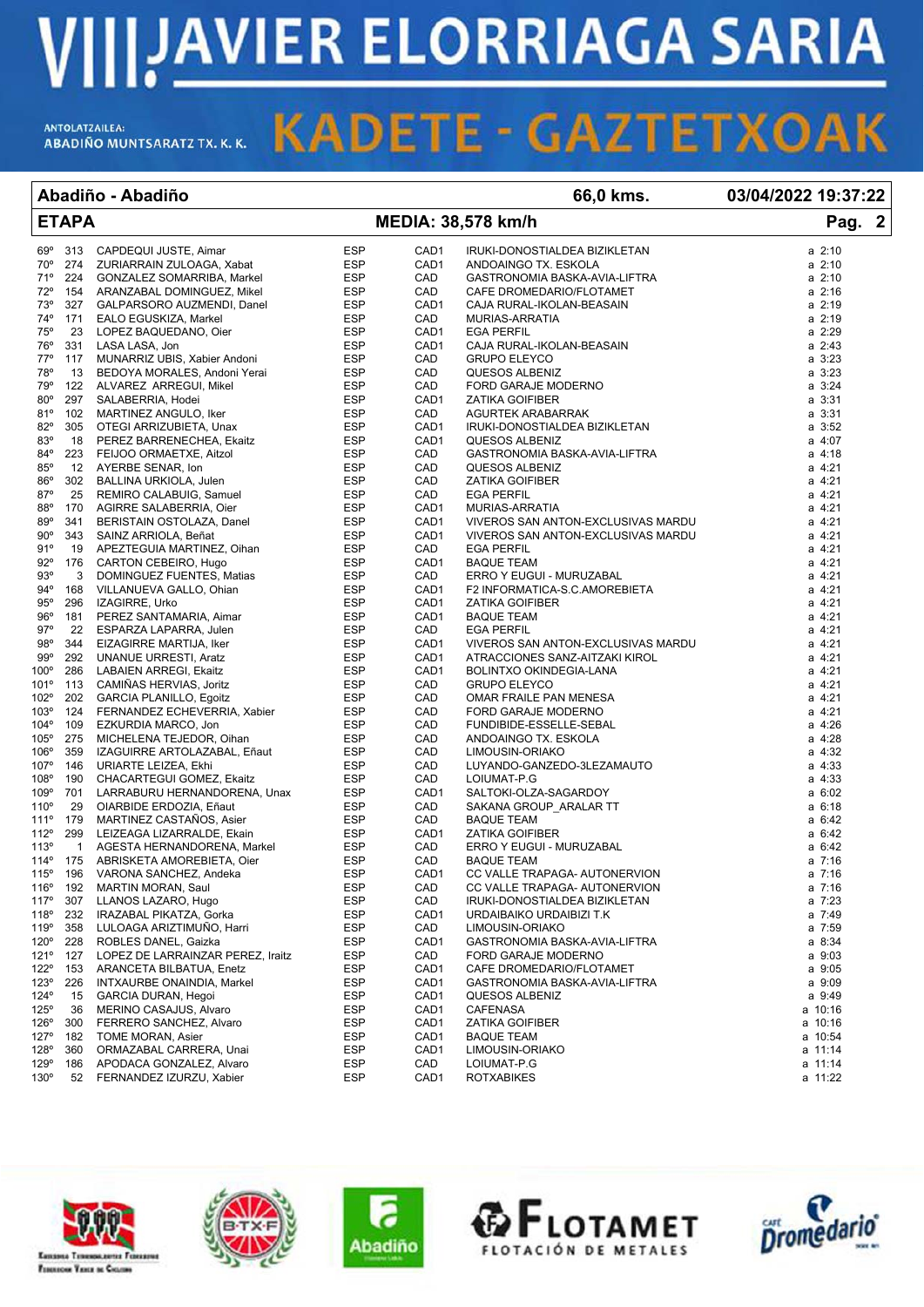# **VIII.JAVIER ELORRIAGA SARIA**

ANTOLATZAILEA: **ANTOLATZAILEA:**<br>ABADIÑO MUNTSARATZ TX. K. K.

## **KADETE - GAZTETXOAK**

#### **ETAPA MONTAÑA**

|                | Miñota  |                               |            | 10,6<br>Km:                   | (3ª Categoría) |
|----------------|---------|-------------------------------|------------|-------------------------------|----------------|
| $1^{\circ}$    | 111     | QUINTANA CASTILLO, Aimar      | <b>ESP</b> | FUNDIBIDE-ESSELLE-SEBAL       | 3              |
| $2^{\circ}$    | 145     | URIA CUADRA, Iñigo            | <b>ESP</b> | LUYANDO-GANZEDO-3LEZAMAUTO    |                |
| 3 <sup>o</sup> | 141     | COLMENERO LARRAKOETXEA, Iker  | <b>ESP</b> | LUYANDO-GANZEDO-3LEZAMAUTO    |                |
|                | Miñota  |                               |            | 29,8<br>Km:                   | (3ª Categoría) |
| $1^{\circ}$    | 338     | <b>MENDIA ARRIETA, Auritz</b> | <b>ESP</b> | CAJA RURAL-IKOLAN-BEASAIN     | 3              |
| $2^{\circ}$    | 359     | IZAGUIRRE ARTOLAZABAL, Eñaut  | <b>ESP</b> | LIMOUSIN-ORIAKO               |                |
| $3^{\circ}$    | 145     | URIA CUADRA, Iñigo            | <b>ESP</b> | LUYANDO-GANZEDO-3LEZAMAUTO    |                |
| Miñota         |         |                               |            | 47<br>$Km$ :                  | (3ª Categoría) |
| $1^{\circ}$    | 338     | <b>MENDIA ARRIETA, Auritz</b> | <b>ESP</b> | CAJA RURAL-IKOLAN-BEASAIN     | 3              |
| $2^{\circ}$    | 359     | IZAGUIRRE ARTOLAZABAL, Eñaut  | <b>ESP</b> | LIMOUSIN-ORIAKO               |                |
|                |         |                               |            |                               |                |
| 3 <sup>o</sup> | 146     | URIARTE LEIZEA, Ekhi          | <b>ESP</b> | LUYANDO-GANZEDO-3LEZAMAUTO    |                |
|                | Goiuria |                               |            | 57,6<br>Km:                   | (2ª Categoría) |
| $1^{\circ}$    | 145     | URIA CUADRA, Iñigo            | <b>ESP</b> | LUYANDO-GANZEDO-3LEZAMAUTO    | 6              |
| $2^{\circ}$    | 136     | ALBIZUA PRADA, Peio           | <b>ESP</b> | LUYANDO-GANZEDO-3LEZAMAUTO    |                |
| 3 <sup>o</sup> | 210     | SANZ ESTEIBAR, Mikel          | <b>ESP</b> | <b>OMAR FRAILE PAN MENESA</b> |                |

|             | <b>GENERAL MONTAÑA</b> |                              |            |                            |               |  |
|-------------|------------------------|------------------------------|------------|----------------------------|---------------|--|
| $1^{\circ}$ | 145                    | URIA CUADRA, Iñigo           | <b>ESP</b> | LUYANDO-GANZEDO-3LEZAMAUTO | 9             |  |
| $2^{\circ}$ | 136                    | ALBIZUA PRADA, Peio          | <b>ESP</b> | LUYANDO-GANZEDO-3LEZAMAUTO | 4             |  |
| $3^{\circ}$ | 359                    | IZAGUIRRE ARTOLAZABAL. Eñaut | <b>ESP</b> | LIMOUSIN-ORIAKO            | 4             |  |
| $4^{\circ}$ | 210                    | SANZ ESTEIBAR, Mikel         | <b>ESP</b> | OMAR FRAILE PAN MENESA     | $\mathcal{P}$ |  |
| $5^{\circ}$ | 355                    | <b>IRIARTE SANZ, Igor</b>    | <b>ESP</b> | LIMOUSIN-ORIAKO            |               |  |
| $6^{\circ}$ | 141                    | COLMENERO LARRAKOETXEA, Iker | <b>ESP</b> | LUYANDO-GANZEDO-3LEZAMAUTO |               |  |
| 70          | 146                    | URIARTE LEIZEA, Ekhi         | <b>ESP</b> | LUYANDO-GANZEDO-3LEZAMAUTO |               |  |